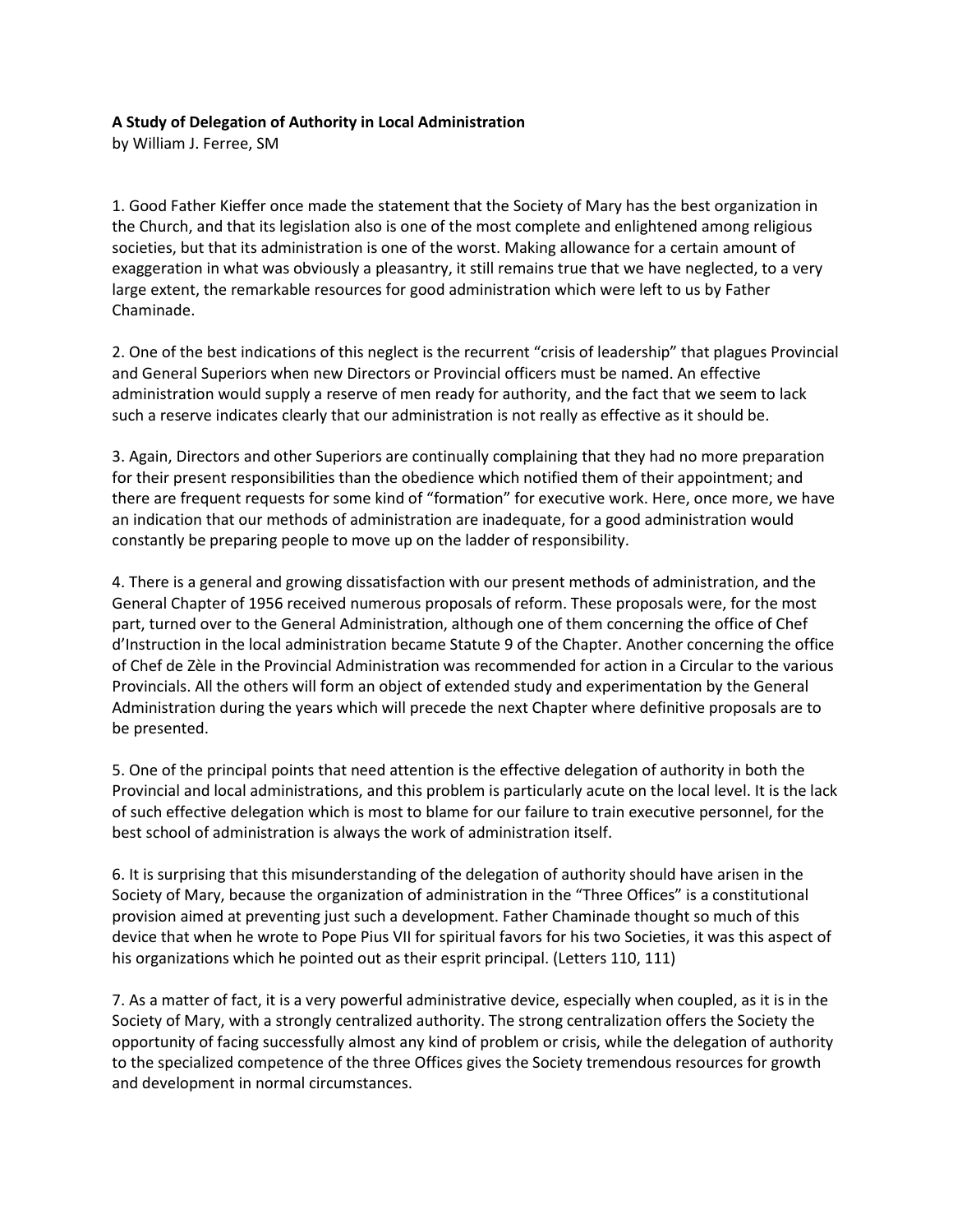8. It is the desire of the General Administration, responding to numerous requests from all parts of the Society, to make effective delegation according to the lines set down in the Constitutions a normal part of the administration of our houses.

9. It is important to emphasize here that we are talking of a delegation of authority which is strictly according to our Constitutions. Father Chaminade made a complex and coherent synthesis of two principles—intense centralization of authority on the one hand; and distribution of responsibility according to a competence on the other—which many people prefer (perhaps out of a certain mistrust of complexity) to regard as incompatible.

10. Far from being incompatible, these two principles complete each other in a powerful and obvious synthesis. The link between them is delegation which is not in any sense an abandonment of central authority, but a means, a most efficacious one, of exercising it.

11. It is the superior who determines to what extent he will use these means, and hence it remains completely under his jurisdiction. Yet it is not completely subject to his whim: he is obliged by the Constitutions to use it according to the complexity of his task, and when he fails to do so, he is simply a poor superior. We will spend no more time in this circular "defending" a principle that is not in question: "The Director always keeps the first and principal responsibility for the exercise of the three offices"; (Art. 491) and everything which follows (in this circular, i.e.) has this principle quite clearly in mind.

12. In the first studies that have been made of failures of delegation, it has become apparent that the difficulty lies not only in the unwillingness of many Superiors to "share" their authority, but also in the unwillingness of many subordinates to accept responsibility. Other cases have been found where there was a real and honest effort made on both sides to work out an effective delegation, and despite the good will of both parties, it did not work. This last is the most serious situation, for it indicates the absence of those essential ideas and methods which make the delegation of authority possible. Only thus can we explain failure to achieve success despite evident good will and effort on both sides.

13. The General Administration has asked the Office of Instruction to assume responsibility for studying this problem and making recommendations to me about it. One of the results of the study will be a series of circulars from the Second Office on principles and techniques of administration. This first of these circulars will deal especially with the instruments provided by our Constitutions to make delegation work effectively.

14. It must be understood from the beginning that real delegation of authority is quite impossible without some means of assuring practical unity among all those who share in the direction of an establishment. If these means of arriving at practical unity of action do not exist or are not properly used, it is inevitable that those to whom authority is delegated will sooner or later act in ways contrary to the mind of the Superior, and the latter will feel himself obliged to "correct" the situation. Obviously, if he has not been using the means necessary to achieve unity of action, he will also lack the means of bringing about changes while still respecting the responsibility of his subordinates; and he has no recourse except direct personal intervention.

15. Once he thus reassumes directly a responsibility which he himself had delegated, it is quite certain that delegation is at an end. The subordinate is unwilling to accept further delegation if he thinks it has no real meaning, and even if he is given authority anyhow, he will hesitate to assert it.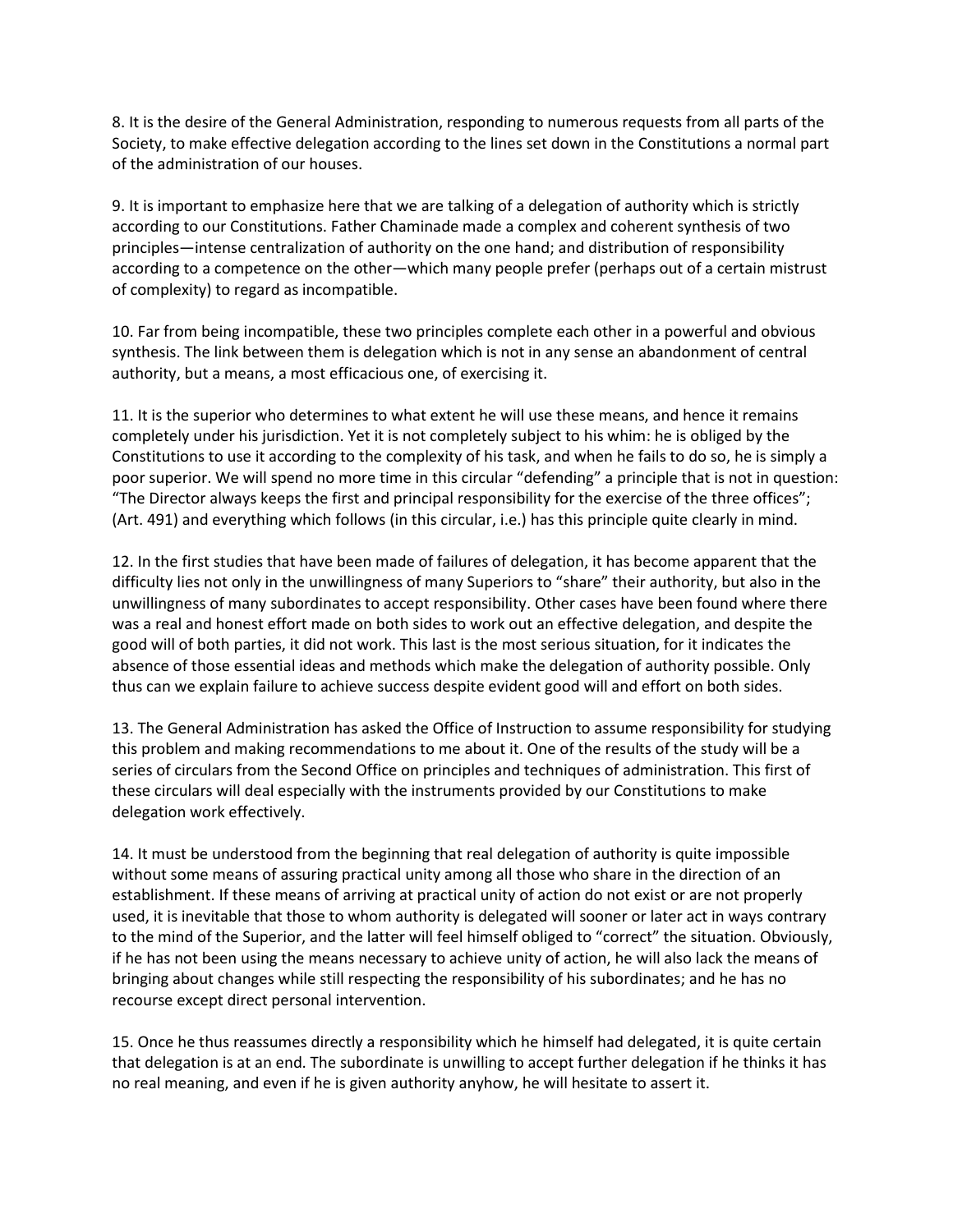16. Thus it is quite clear that some kind of continual contact between the ultimate Superior and the delegated one must be maintained to preserve unity of direction, yet this contact cannot be of such directness that it seems to render the delegation of authority an empty gesture or pretense.

17. The only way in which this can be done in an habitual and persevering way is by the effective use of executive councils. Our Constitutions provide for at least weekly or biweekly meetings of the Domestic Council (Art. 495) and for a weekly general meeting called the Conference on Order (Art. 500). Finally, they call for a personal interview at least once a month (Art. 66) with each member of the community, including, of course, those to whom authority has been delegated. These instruments with others that will be indicated are more than adequate to make an effective delegation of authority possible, but they must be used in a truly executive way if they are to serve their purpose. It is quite possible to have weekly meetings of the House Council which work quite conscientiously, but which are not executive at all. We will consider some of the qualities that would make a House Council a truly executive instrument.

18. Before proceeding to this task, it will be well to correlate this circular with Good Father Simler's "Instruction on the Councils of Particular Houses." That instruction is much more general in intent than the present one. It applies equally well to houses so small that the "Council" coincides with the "Conference on Order"—i.e., the whole community is in both! The present circular, however, refers directly to houses large and complex enough to make real delegation of authority a normal means of governing.

19. The greatest apparent difference is in the large place given to "current affairs" in Father Simler's Instruction and the small time allotted to "day-to-day administration" in this. As a matter of fact, Father Simler does not make a distinction between "Policy making" and "Day-to-Day administration," and a very large part of what he calls "current affairs" is actually in the broader realm of policies and purposes.

20. Where real differences do exist they are intended to reflect real advances in the techniques of administration since Father Simler's time, and real changes in the complexity of our work. No theories of administration can remain unchanged since the development of "scientific management."

21. Now for some of the characteristics of a truly executive Council in the 20th Century.

22. The House Council must be responsible. A House Council which is truly executive in character should contain no "honorary" members who are there only because of their age or their personal acceptability to the Director. Every member should be there because he caries a definite part of the responsibility of the house and he should contribute to the Council those things which are within his responsibility and competence. If the Superior General appoints other members (Art. 494) on the recommendation of the Provincial, their responsibilities should be clearly determined.

23. If the Council contains nonresponsible or "honorary" members, it is very easy for it to degenerate into general and scattered "remarks" without real responsibility. The single exception to this rule is that the official "Admonitor" of the community, who ordinarily should not be identified with the administration, may profitably assist at Council meetings as a special "nonadministrative" representative of the community; contributing the interests and attitudes of the community to the discussions, but without deliberative voice.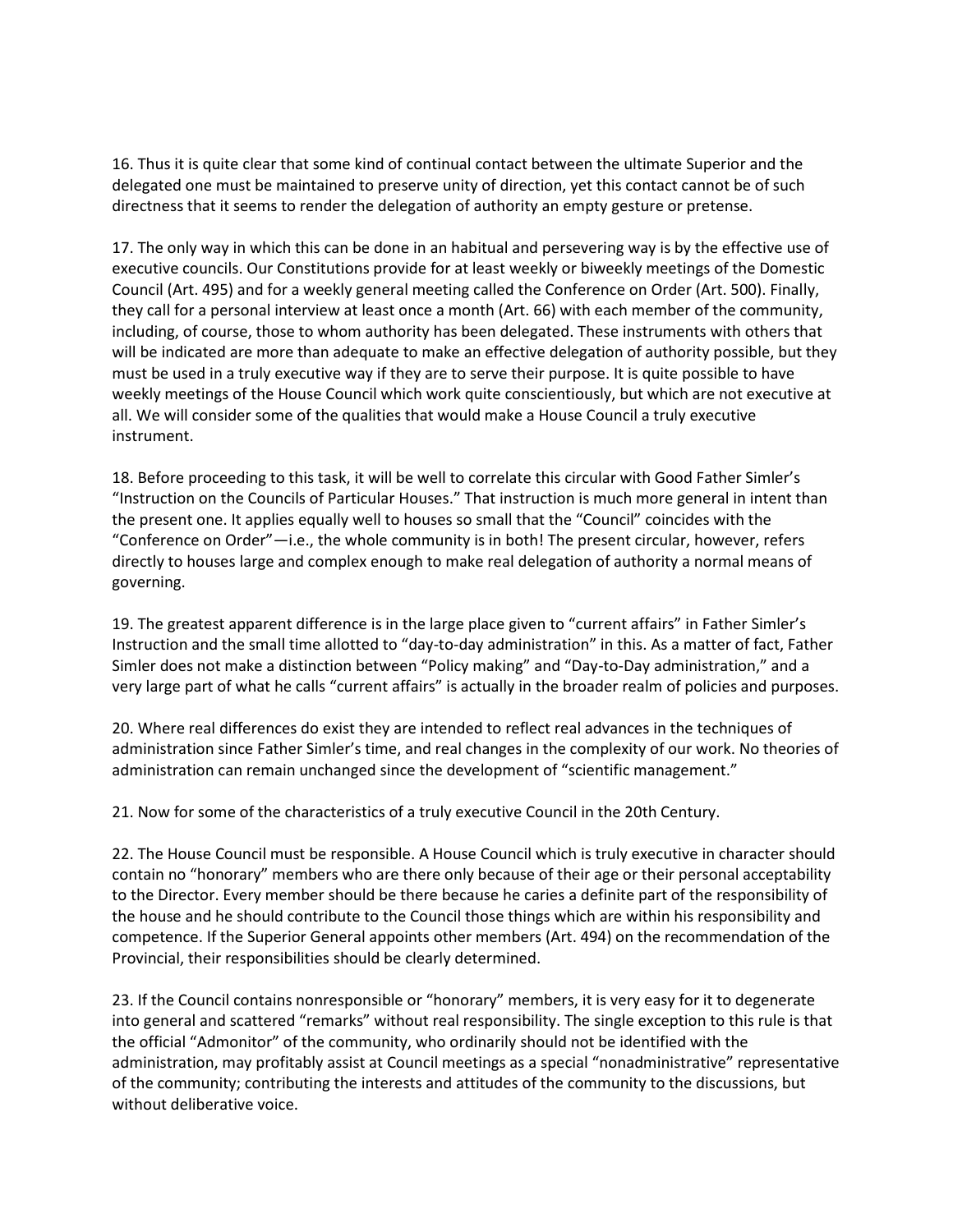24. The division of responsibility represented by a truly executive composition should be complete; that is, every major aspect of the work of the institution should be clearly assigned to one or the other of the responsible members. In general, as few things as possible should be left to the direct responsibility of the President of the Council: everything in the ordinary conduct of the establishment's work should belong directly to some subordinate office before it can require his attention. The great exception to this rule is the one outlined in the Statute 9 of the last General Chapter—the personal welfare of the members who make up his community. This could refer not only to the religious aspect of their life, but also to their "personal problems" of their life, and to their "working conditions"—things which ordinarily do not clearly fall within only one of the three traditional offices. Thus, many questions of personal relations and personal formation could conceivably fall in both the first and second offices, and most "working conditions" hich have strong personal repercussions could fall in both the second and third offices. This rather ambiguous situation of questions of personal necessities and well-being of the religious tends to bring about a certain neglect of such questions. Hence it is in place that the Director after having clearly assigned the work of the three Offices to his subordinates would retain personal control of these important but often forgotten matters. He must also necessarily retain a direct interest in the ultimate mission of the institution, which will always be religious and apostolic.

25. A truly responsible Council will not spend all its time in matters of immediate day-to-day administration. In fact, such day-to-day matters should form a very small part (not much more than 10 percent) of the time of the Council meeting. They should normally be taken care of in a routine manner by the various responsible offices outside the Council and they can be brought to the attention of the other responsible officers much better in written memoranda than in verbal "announcements" and "observations" which take up the important time of the meetings.

26. The major part of the meetings should deal with the principal purposes of the institution and the broad policies that realize these purposes; with a running criticism and analysis of the institution's effectiveness in one aspect after another of its operation; and with the administrative formation of the responsible members. This formation is given especially by presenting actual problems of the institution's operation to the responsible member of the Council in whose department they fall. The effort necessary to study and suggest solutions for these problems in the presence of the other responsible officers of the institution is intensely formative, since suggestions of the Director and the other officers come at a time when the responsible member is deeply and publicly concerned with the matters under his jurisdiction.

27. In the small part of the meeting which is devoted to immediate day-to-day administrative affairs, only certain items should be permitted; that is, such items as really interest the whole Council. All others, as mentioned above, are better handled within the responsible offices and communicated by memoranda or by notices on the bulletin board. These items which do interest the whole Council are the following:

(1) The working out of new programs which have not yet been given clear policies of operation. It will be noticed that this really amounts to a sort of empirical working out of policies for such programs.

(2) Matters which the responsible officer himself wishes to present for discussion since he does not see clearly enough according to established policies, he should simply make the decision without bothering the other officers and communicate the result by written memorandum to anyone who needs to know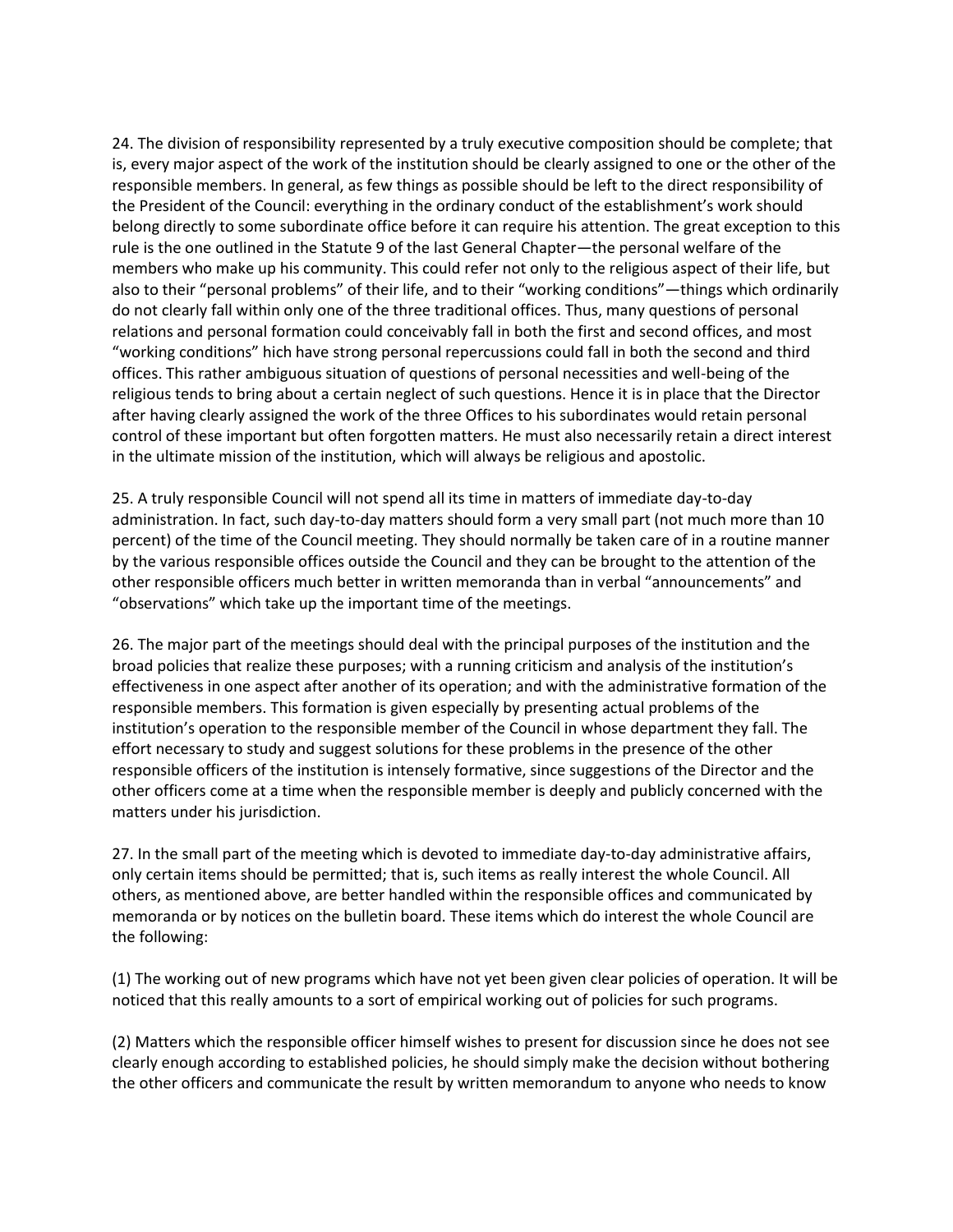it. Copies of these memoranda sent in a routine manner to the Director's office will keep him adequately informed of subordinate decisions and permit him to judge their adequacy.

(3) Matters in which the Director or another responsible member of the Council feels that a mistake is being made. Normally, no subordinate member will thus bring up in open meeting his criticisms of another member's conduct of his own office. Rather, he will follow the spirit of the Constitutions which indicate that such matters should be brought to the Director, and that the Director is the one who puts them on the agenda of the meeting and proposes them for discussion. Once the matter has thus been opened by the Director, the member of the Council who feels that a mistake is being made will evidently have his chance to state his views along with the views given by the others.

28. Once more, outside of these three kinds of matter, the day-to-day details of administration of the institution belong in the responsible offices, and not in the Council.

29. It is impossible to have a truly executive Council without a carefully prepared agenda set up by the Director and distributed to the Council members a considerable time in advance of the meeting itself. Only thus will each Council member who is directly responsible have a chance to prepare his stand on the items of the agenda, while the other members can prepare themselves, both to respect the responsibility of the office to which the affair belongs, and still to offer their serious counsel to the responsible member.

30. For a Council to be truly executive, it must be held regularly and at frequent intervals. In a large establishment a weekly Council meeting is constitutional and it should be placed as closely as possible to the beginning of the natural division of the week's work. It might well be held on Sunday afternoon or evening or sometime during the day of Monday.

31. A well-prepared Council which is truly executive should be able to accomplish its work within an hour, and might even take less. If it drags out, this will be because the Director does not hold discussion to the agenda, or because the members have not prepared their contribution. Until the Council is forged into a real "team," such dragging out may be necessary, for to stop inexperienced members from "rambling" might give them the impression that their contribution is not wanted or appreciated.

32. Normally, unanimity is arrived at in the discussion without a formal vote. A vote should be taken only when the Director himself thinks that the matter is of sufficient importance that he has to have a record of the Council's support (e.g., in obligatory matters of the Council according to the Constitutions), or when one or more members of the Council demand a vote after it becomes evident that the discussion is not producing the necessary unanimity. In these latter cases, once the vote is taken the dissenting members consider it an obligation to follow the will of the Council. If the Director himself thinks that the decision is a poor one, he should give his reasons and call for further consideration of the matter at the next meeting, or at a special meeting if the matter is urgent.

33. Although a vote may be a fairly unusual thing in the Council, it has great importance when it does occur, and the Council should be so constituted that a clear-cut decision always results; that is, there should be an even number of Councilors (usually divided evenly between priests and Brothers), with the Director forming an odd number. Thus when the mind of the Council is evenly divided, the Director's vote is decisive and the administration can act with the necessary unity. If the membership is even, the Director's vote counts as two.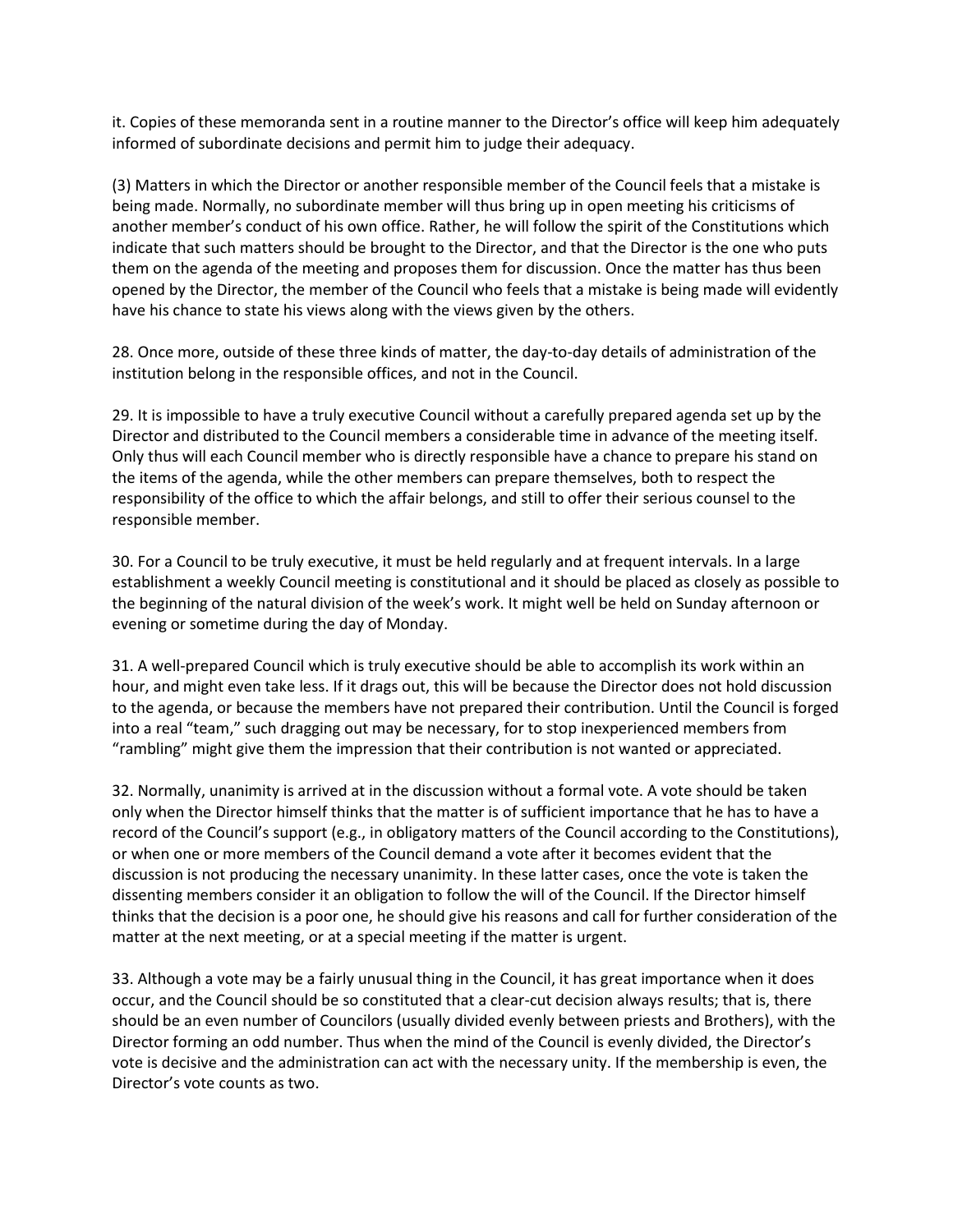34. The Domestic Council, although it is the principal executive meeting, is by no means the only one. The next important instrument is the Conference on Order which forms a kind of legislative "assembly" to work side by side with the "senate" whose functions are performed by the Domestic Council. The Conference on Order is a weekly affair according to the Constitutions and it might well be held toward the middle of the week marked off by the Domestic Councils, for example on Thursday afternoon or evening. The conference, according to the Constitutions (Art. 502), can have several different modalities of meeting: the whole assembly, or various parallel specialized meetings. These specialized meetings can be differently divided according to different needs as the conference tackles problems of studies, discipline, extracurricular activities, civic formation of the students, spiritual formation, etc. The agenda is ordinarily largely determined by the previous meeting of the Council.

35. The principal point to keep in mind is the same one noted above for the Council; no matter how the community is divided for purposes of the conference, the division should always be a responsible one, and every member of the conference should be representing certain definite interests for which he is responsible.

36. Evidently there will be much more room for discussion and free exchange of ideas in the conference than in the Council, but the Director must see to it that the discussion keeps close to the agenda and that it moves forward fruitfully, without being monopolized by certain more extroverted members, or becoming a "free for all" of casual suggestions and remarks outside one's own responsibilities.

37. As much as possible, the Director should arrange for problems to be set forth in a preliminary exposition by a member of the community responsible for their solution, rather than monopolize the floor himself. The Director would tend to reserve for himself those matters noted above which deal directly with the personal welfare of the community and the overall mission of the Institution.

\*\*\*

38. A third constitutional instrument of executive direction of the community is often completely overlooked. The Chapter of Faults which at the present time, when it is not completely dead, is completely routinized around charity, silence, and regularity, might very well be closely linked with the work of the conference on order, somewhat on the pattern of the particular examen. The members of the community would be expected to limit themselves each week pretty much to those external faults that run counter to the collective decisions of the House Council and the Conference on Order. The Chapter of Faults is all the more adapted to this sort of service because it is specifically limited to external faults. It is to be noted that the first general and provincial chapter regulations conceived these bodies as "Chapter of Faults" in the field of administration.

\* \* \*

39. A final powerful executive instrument which is provided by the Constitutions is the monthly interview by the Director. It also should be consciously guided by the Director along the lines of the executive decisions taken in the Council and the Conference. Moreover, the weekly Spiritual Conference permits the Director to lay an adequate doctrinal basis for collaboration in the councils.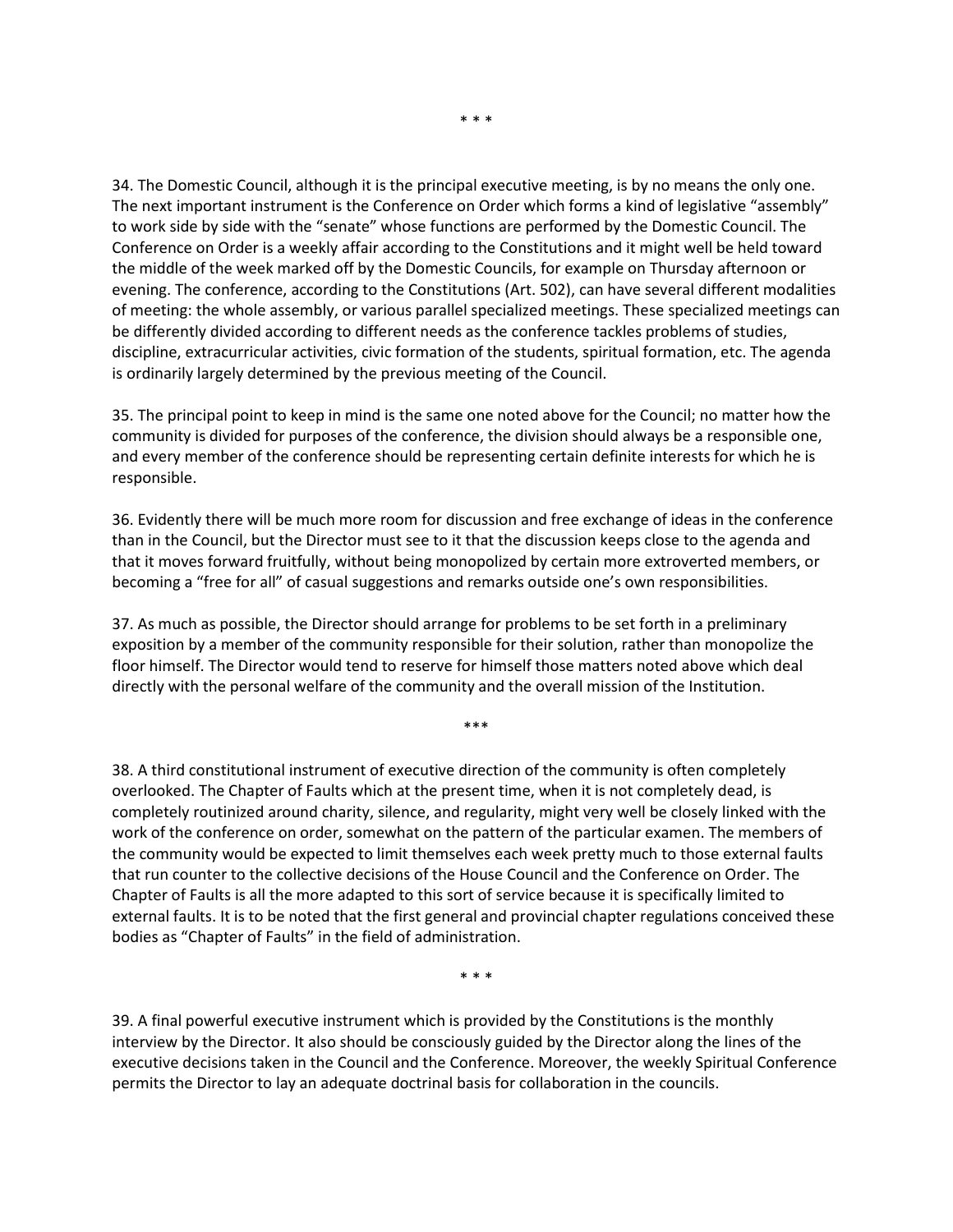40. If the Director does not make use of these executive instruments to build a real practical unity in his community, he has only one recourse left to secure unity of direction and to correct the abuses which he encounters; and that is to enter directly into the operation of the subordinate offices, and to reverse the decisions of those whom he thinks to be mistaken. This always has disastrous results, for the Director must in these circumstances make rather hasty decisions without full study of the circumstances; and the subordinate who thus finds his authority invaded is always resentful and tempted to abandon further responsibility for his work. If, however, mistakes are corrected through the executive instruments outlined above, the subordinates feel that their authority has been respected and they are led to ever greater and greater responsibility for their work.

41. Division of authority (Responsibility) in a Marianist community ought to follow as closely as possible the division of the Three Offices. One such division which could be typical is as follows:

\*\*\*

First Office:

(a) Chaplain for the community;

(b) Chaplain or spiritual director for the students

Second Office: Here are the two possibilities:

There might be:

a) one man as head of all academic affairs, and

b) another as head of all student services, such as discipline, organizations, sports, welfare, programs, etc.

A second possibility is to include these two aspects of student direction in a single office, and then to have

a) one officer for superior education and

b) another for primary and middle education. In larger establishments both primary and middle education might have its own head, but the two together would count for only one vote in the Council to preserve the balance.

The Third Office should ordinary contain

a) a business or financial officer who handles all questions of finance, bookkeeping, buying and selling, etc. and

b) an operations office who takes care of janitor service, maintenance, transportation, building utilization, etc.

This would give a Council of six members plus the Director, which is of manageable size and which covers the entire ground of the institution's operation. Normally, the two chaplains and the head of the superior education would be priests and the other three would be Brothers.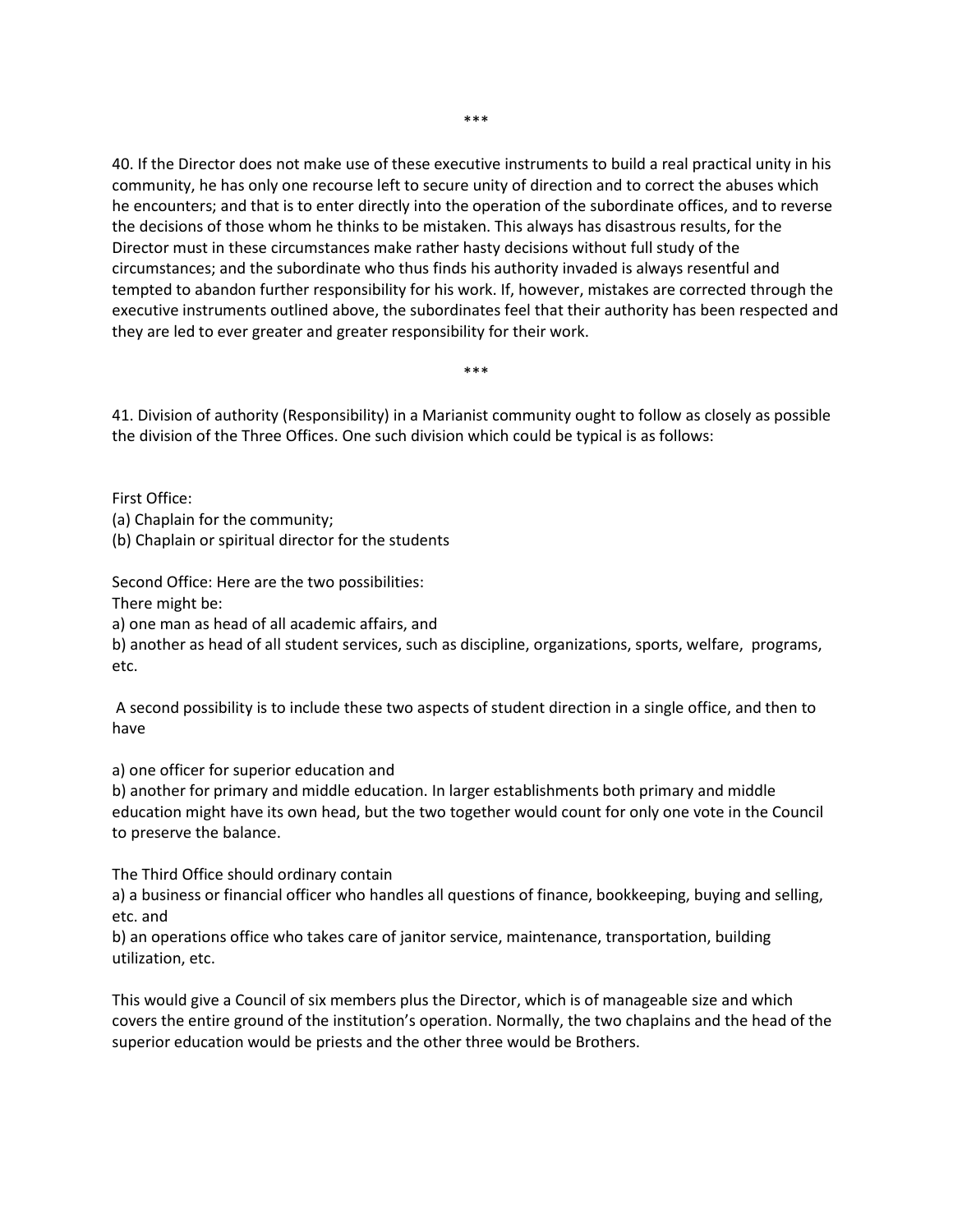42. All the operations of the school, such as parent-teachers associations, fund-raising efforts, scholarship administration, laboratory and library equipment, testing program, etc., etc., should be assigned clearly to the officer most closely connected with them.

\* \* \*

43. To preserve lines of specialization in the Conference on Order, perhaps once a month the Conference on Order could unite the whole house in a single "Assembly" which deals with the most general problems and developments of the institution's life: broad questions of pedagogy, general policies of discipline, relations of the whole institution with the public, level of excellence at which the institution aims, etc. The other three meetings of the month could best be assigned to specialized "committees" which meet either at the same time or successively according to necessity. Examples of such groupings are as follows:

1) In each level of instruction (primary, middle, superior) the responsible head plus the professors and prefects could discuss problems affecting their section as a whole.

2) Another possibility would be to have all the professors meet together in one meeting, and all the prefects in a separate meeting, one to discuss studies, the other questions of discipline and student welfare.

3) Another possibility would be that the business and financial administrators could meet with all the heads of budgeted operations, such as the laboratory, library, fund-raising groups, audiovisual custodian, maintenance man, etc.

4) Another possibility is to divide all the professors into "departmental" meetings according to their specialties—language teachers, historians, science teachers, philosophy and religion, etc.

5) In addition to these groupings of routine functions of the institution there could also be volunteer groupings to discuss certain more specialized problems such as sodality, recruitment, parent-teacher relations, sports, etc.

44. All of these meetings would be careful to keep clear and usefully complete records of their proceedings and decisions; and these should gradually be codified into a unified statement of the school's purposes, policies, and methods, after being accepted formally by the Council.

\* \* \*

45. Once the responsibilities in a community have been distributed, a chart of organization should be drawn up showing the attributions in each office and the inter-relationships between offices. This chart of organization should be subject to constant revision as the discussions of the Council and the Conference bring weaknesses to light.

\* \* \*

46. A much more detailed description of the attributions of each office should be drawn up in at least a series of headings. These headings could be given decimal numbers so that they can be indefinitely amplified and extended. As policies are worked out together and decisions are made, these could be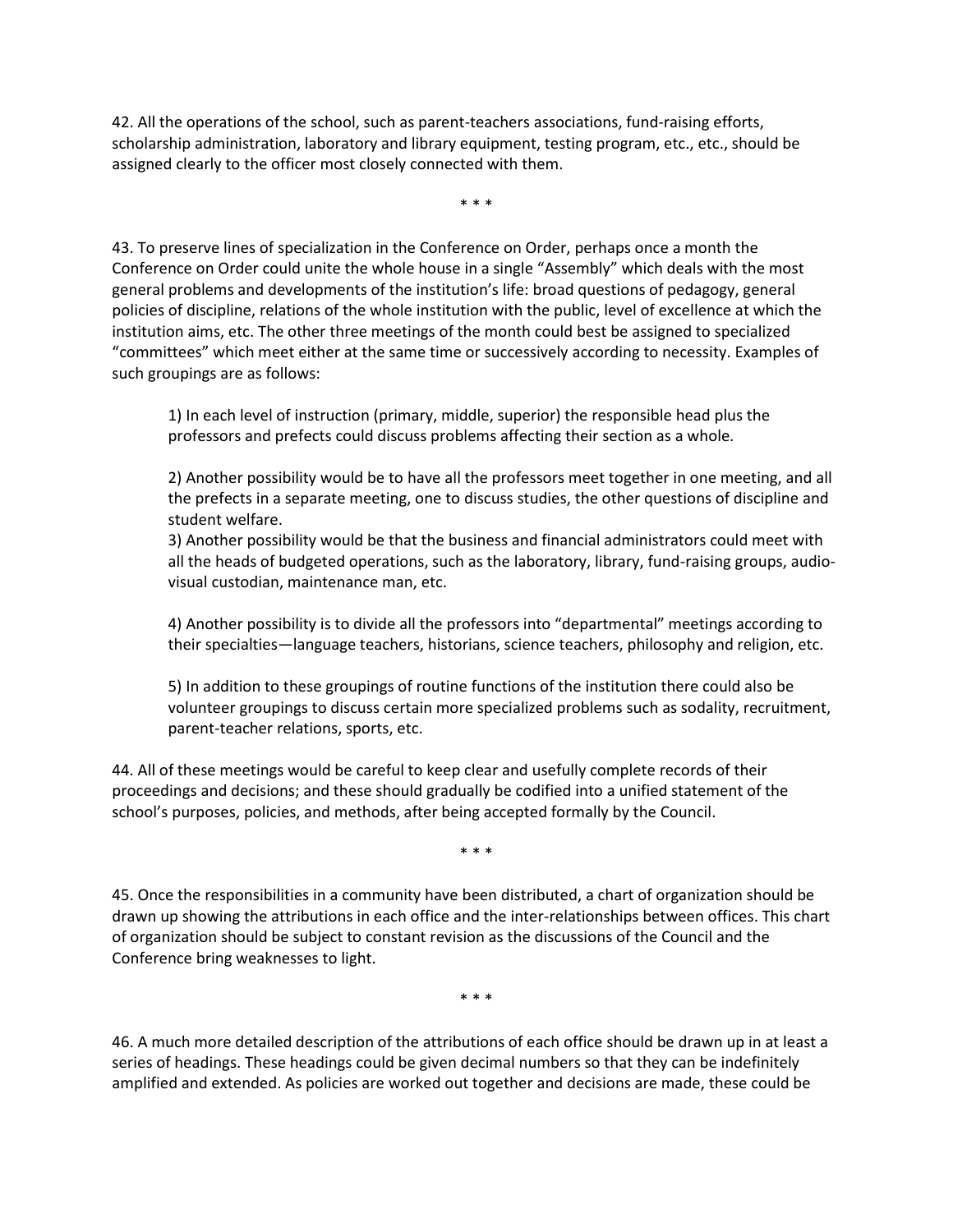entered into the index of organization under the proper heading so that the administration would have a cumulative record of all decisions, policies, and procedures.

47. Examples of these different administrative organs and aids will be appended to this study.

\* \* \*

48. It is important in any distribution of authority and closely integrated administration that all the members have a clear conception both of their attributions and of how their own authority and responsibility is circumscribed by the attributions of others. It is only too easy, when people have not been used to the distribution of responsibility, to encounter a kind of "dictatorship from below" when division of responsibility is first attempted. People who have not lived in the intimate interplay of influence of a good administration have the idea that all authority means nothing if it is not absolute. Thus they resist not only abusive interferences in their responsible field of action, but even the normal interplay of counsel by which alone a real social direction can be accomplished. Normally, these naïve and oversimplified theories of authority readily decrease with practical experience of governing collectively, but in those cases where such intransigent ideas of authority persist, there is no remedy except to substitute such people in government with others who have a more open mind. If they are allowed to continue in posts of responsibility, they cause such endless discussions over imagined "interference" that there really is no time left for real administration.

49. It must be recognized from the beginning that it is impossible to outline once for all the attributions of the various offices that must collaborate in administration. These attributions are constantly expanding as the administration gets a better grip on its job, and they are constantly changing with changing processes and circumstances. Hence some provision must be made for a continuing revision and codification of each office's attributions.

50. Moreover, it should be understood that a list of activities proper to a single office has for its object to allocate real responsibility to that office—it never can attempt to delineate an exclusive field of action. There will always be vital contacts and intermingling of action between related offices. What is important is that at all times those who are thus cooperating know where the real responsibility rests. People who are continually preoccupied with exclusivity of action at the expense of cooperation are not fit for office and should be replaced.

51. With these preliminary remarks, we might attempt to indicate how a description of the attributions of an office might look. This description might well follow certain general lines which would be the same for all offices, thus making possible an easy codification of activities and easy comparison between those of related offices. A ten-point list which covers the ground might be something like the following:

0 – Name of the office or function: this would contain such subdivisions as a description of the office, its purpose, the principles of its organization and administration, the plan of its internal organization and the codification of policies which affect its functioning. It might also include further subdivisions concerning the requirements and abilities of the officer and his immediate staff.

- 1 The elaboration of policies and the development of the office.
- 2 Evaluation of the effectiveness of operation.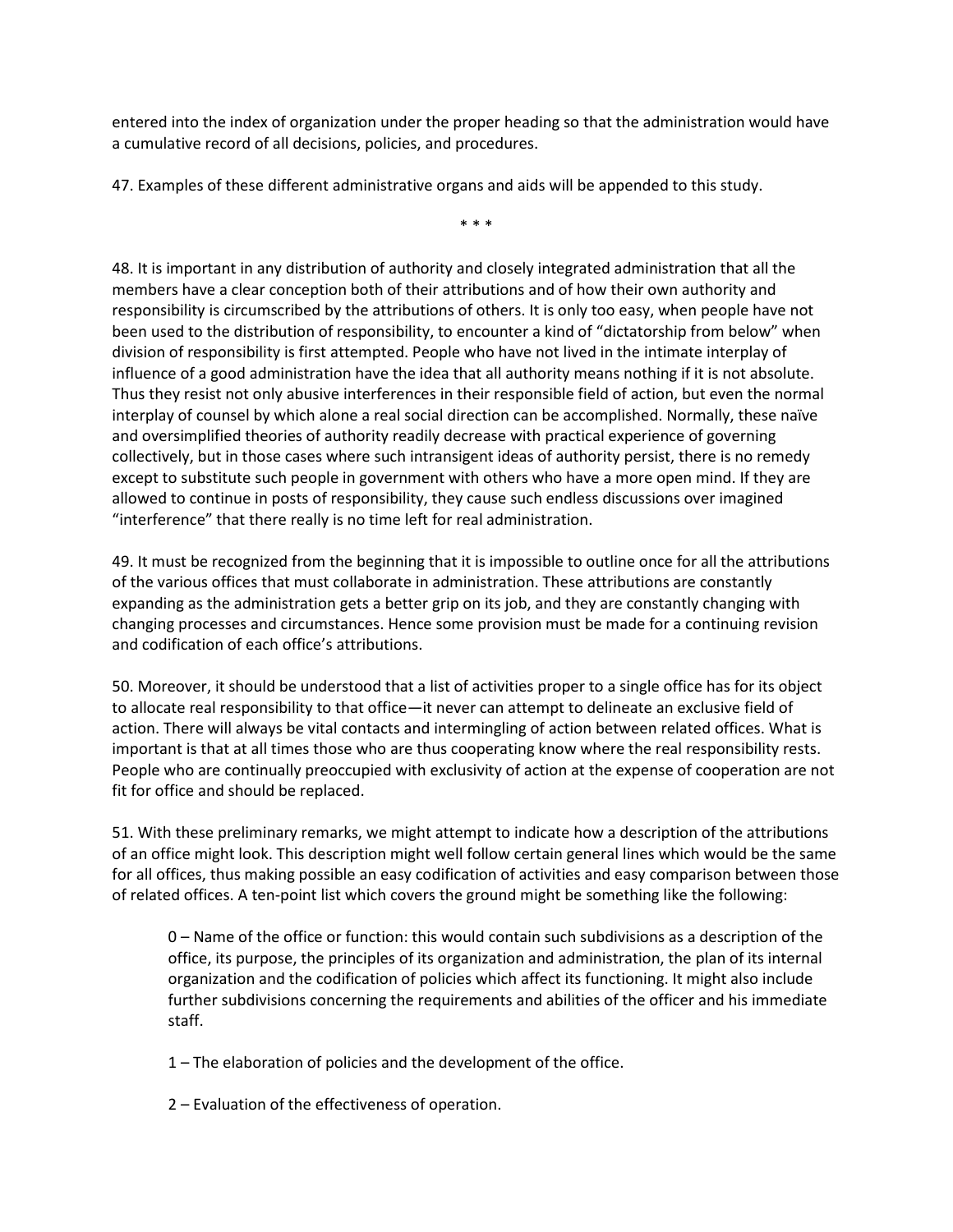3 – Records of the office and of its operation.

4 – Personnel formation and personnel management.

5 – Responsibilities shared with other offices; responsibilities exercised only in committees or councils.

6 – The ordinary and direct responsibilities of the office.

7 – Occasional or provisional responsibilities which may depend on purely personal qualities or on circumstances rather than on the office itself.

8 – Integration and coordination of subordinate units within the office.

9 – Supervision of the internal administration of well-defined subordinate offices. Each of these subordinate offices would then be divided according to the same ten points.

51. Evidently with this kind of division it would suffice to begin with the Director's office to work everything out, for all the other offices would be enumerated under point 9 of the Director's office, and themselves would be further subdivided according to the same plan.

52. For purposes of convenience, however, it is better to determine a certain number of highest executive positions ("policy making officers") which are given independent treatment. These major executive positions should completely cover the whole life of the institution, but should be kept to a small number, usually seven or less, which permits a real and effective executive council. One such division was suggested above on pages 11 and 12. This division could now be numbered as follows:

- 0 The Institution itself.
- 1 The Director.
- 2 Chaplain of the community
- 3 Chaplain or spiritual director of the students.
- 4 Academic director. (To the public: "Principal of the school")
- 5 Director of student services and discipline.
- 6 Financial or business officer.
- 7 Chief of maintenance and operations.

The first three of these officers could well be priests and the second three Brothers. Moreover, there are two possibilities for further delegation of power in very large institutions: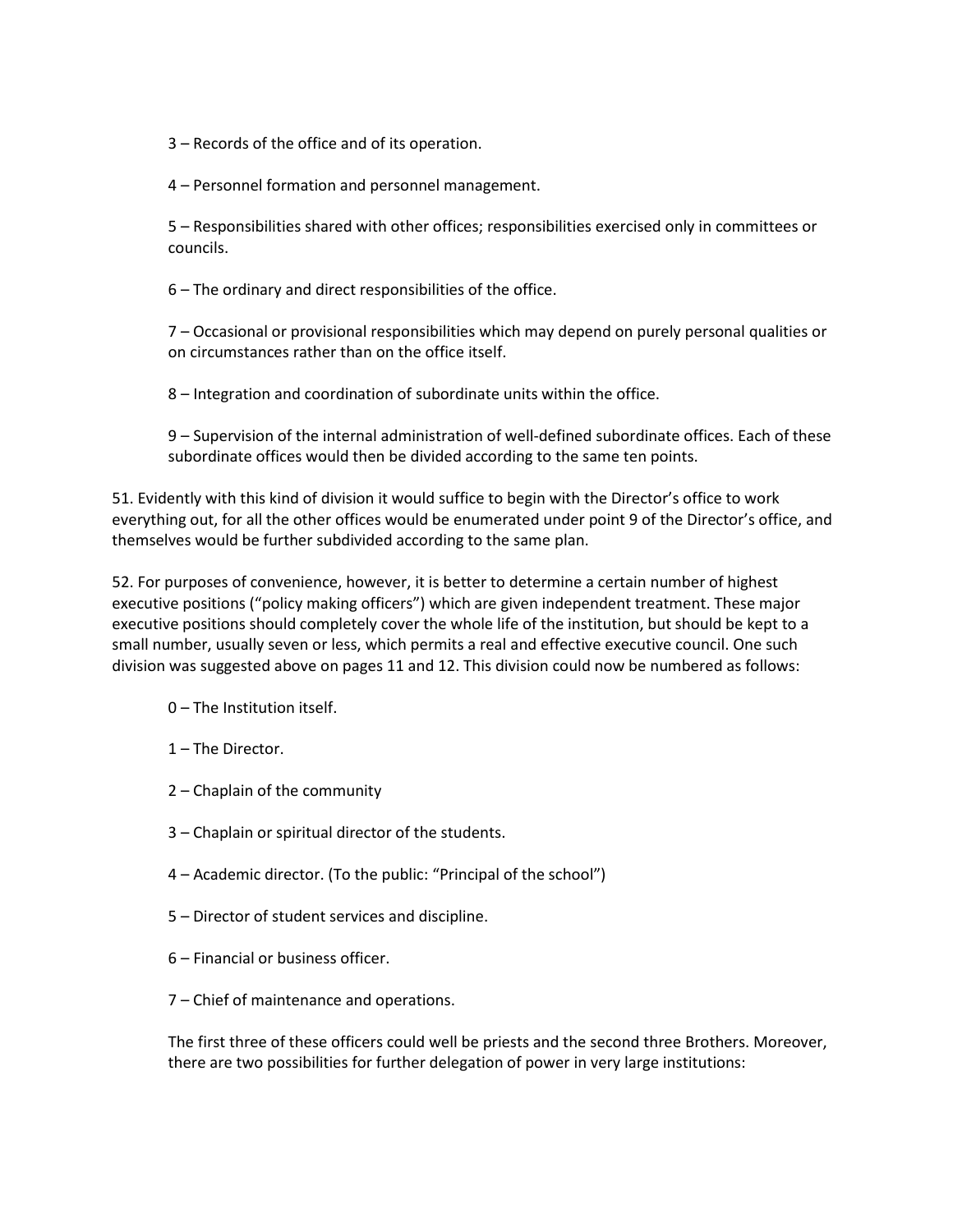8 – The Academic office can be doubled when the institution comprises more than one clearly defined section, as, for example,

- (1) elementary and
- (2) secondary education, and
- 9 A special office for public relations and fund raising.

53. Each of these offices would then be developed according to the ten points previously outlined. This would immediately give from 80 to 100 titles which would indicate rather clearly the work that would have to be done to distribute adequately the entire operation of the institution. Under each of the 10 titles referring to the division of each office or function, subordinate points might be developed which would further guide the analysis of the office and the assignment of responsibility. If all of these titles are worked together into a single list which could be numbered decimally so as to permit indefinite expansion, each institution could readily draw up over the course of the years a complete blueprint of its operations so that all changes of personnel could readily fit into the operation already established.

54. This ability to substitute frequently without disrupting the operation of the institution is very important and it is to be expected that there would be a continual movement in the assignment of officers to the various posts, not only because of normal changes in the community, but also because people who have shown executive ability will continually be moving up the ladder to higher responsibilities and those who show themselves unfit for executive responsibility will give place to others who will be given a chance to prove themselves.

55. Evidently, a distribution of power based on such a rational scheme would offer distinct advantages to younger people who would generally move upward through it to posts of local or even major Superiors, since all along the line they would be learning how to analyze and distribute power in a rational and orderly fashion.

\* \* \*

56. It is important in a really cooperative administration where authority is widely delegated that the theory of religious obedience should be realistic and clear. There exists in some Provinces a kind of "mystique" of obedience which has very curious results. The first principle of this rather poetic view of obedience is that the Superiors are always right and that their decisions are always perfect. Strangely enough, however, the people who maintain this always make an exception for whatever Superiors actually exist, and they are very bitter in their disappointment at the fact that the actual Superiors do not measure up to their theory. Where this attitude is widespread, there easily arises a spirit of passive criticism which makes no effort whatever to correct the difficulties which are the subjects of the complaints. It is fairly easy to see how this curious and completely passive criticism could arise if one believes that absolutely everything must be done by Superiors and that the present Superiors do not possess this normal omnipotence and infallibility.

57. Of course, the mistake is in the major premise— that Superiors are always completely capable and intelligent. As a matter of fact, they are just as human as anybody else and are subject to exactly the same human limitations. The so-called doctrine of blind obedience does not maintain that the orders of Superiors are always objectively the best—what it does maintain is that it is objectively better to follow them even when they seem to include, as they often do, rather obvious shortcomings. The spirit of faith does not need a supernatural infallibility and competence in Superiors. It is sufficient for it that God has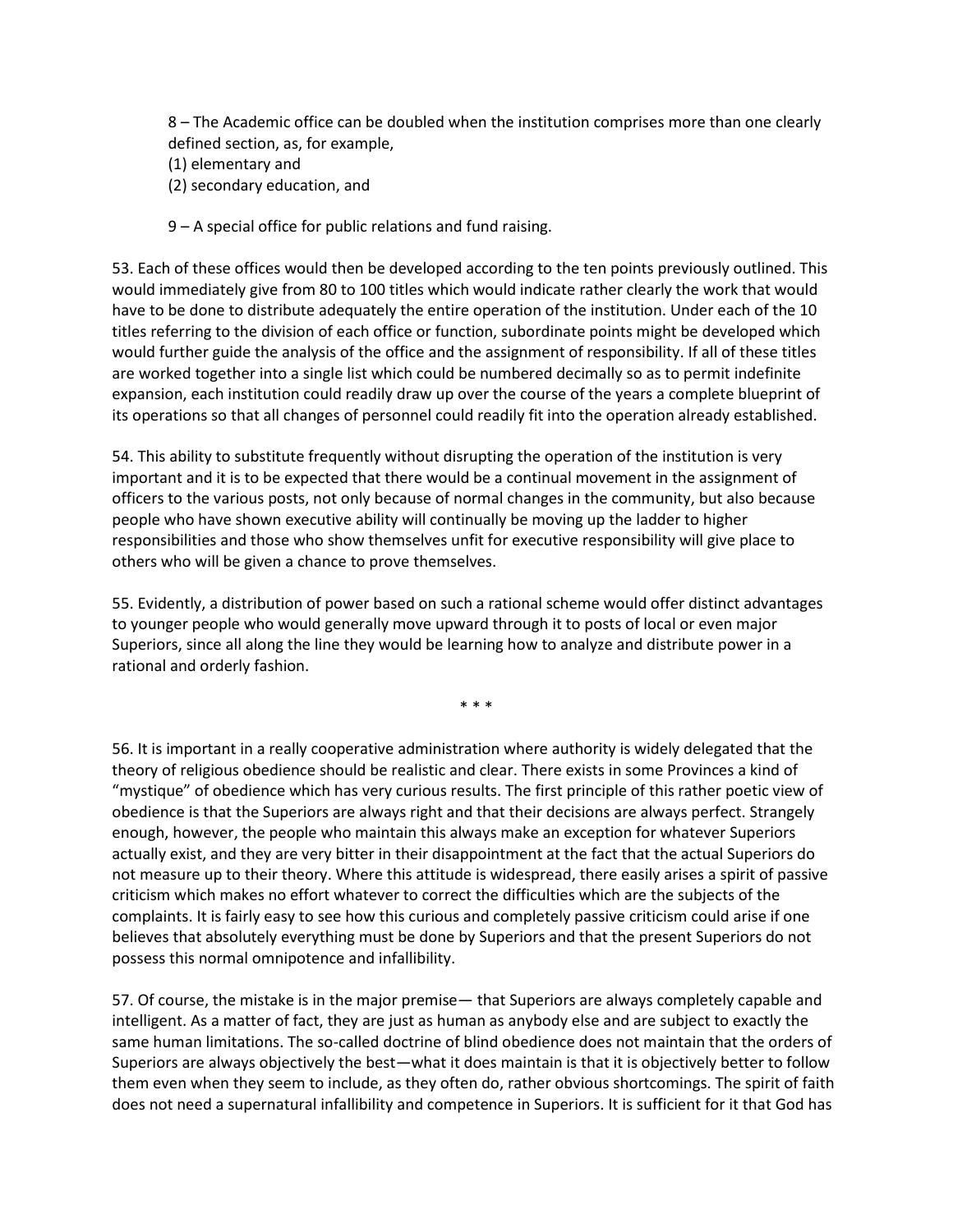chosen to confide authority to the exercise of human instruments. The realistic view of faith is that if God has confided authority to men, then it is his evident will that from time to time some rather stupid orders should be obeyed, since there are very few human beings who escape stupidity for long periods of time, and they are not changed much by being placed in posts of authority.

58. What we must look for, then, in our Superiors is not omnipotence and infallibility, but rather prudence; and this prudence though it is evidently guided by divine prudence, is still essentially human and subject to human shortcomings.

59. The great truth about the value of obedience even in difficult circumstances is this: a well-disciplined and competent army can frequently win battles even though the general direction leaves something to be desired, but the greatest military genius of all times, even at its most brilliant moment, could win no battles without a competent and disciplined army. The great force of a social body is in its membership, not in its direction. It is true that when a competent and disciplined membership is also blessed with great leadership, extraordinary achievements can result, but these are rare and spectacular events in the long course of history, and truly great leaders are far apart.

60. We could go a little more deeply into the understanding of the mutual relations of authority and obedience, and we will see immediately why the above considerations are true.

61. By its very nature, authority is for the general good. Its field of action is a broad one and its competence lies in the ability to grasp and to manage general factors. On the other hand, obedience works in a much more limited and specialized field, and within this field can aspire to a technical competence which authority can never possess without abandoning its own proper mission. Thus, authority and obedience are always in partnership and there is real initiative and responsibility on both sides. It is to be expected that no general order can ever apply perfectly to all the different circumstances which it tries to cover—in this sense all human orders are more or less stupid. But this is no defect because the specialized competence of those who obey is able, from its much more exact understanding of particular circumstances, to apply the general order in a constructive way that makes it fruitful. People who profess to obey blindly and mechanically the orders that come from above are really not obedient, for obedience is always responsible. In fact, one of the cleverest ways of sabotaging authority is precisely to obey it in a blind and mechanical way without making any responsible application of the general order to the particular circumstances which lie within one's own field of competence. Thus in a very real sense, no command ever applies directly to circumstances. It reaches these circumstances in an intelligent manner only through the responsible collaboration of those who obey.

62. Many people fear that if they distribute responsibility and work regularly through their executive councils, they will lose direct control of the works of which they are in charge. Actually, quite the opposite is true. They soon discover that they are in control of the community in a much more profound and fruitful way than could ever have been possible while they were trying to carry the whole burden singlehandedly.

63. The fact is that their direct control is transferred from countless petty details of passing importance to the really great issues of administrative control: the purposes and policies of the institution, the broad lines of its development, a real grasp on the efficacy of its operation and the excellence of its product, determination of its place in the community which it serves, and last but not least, a decisive influence on the formation of all the members of the community, especially those who are more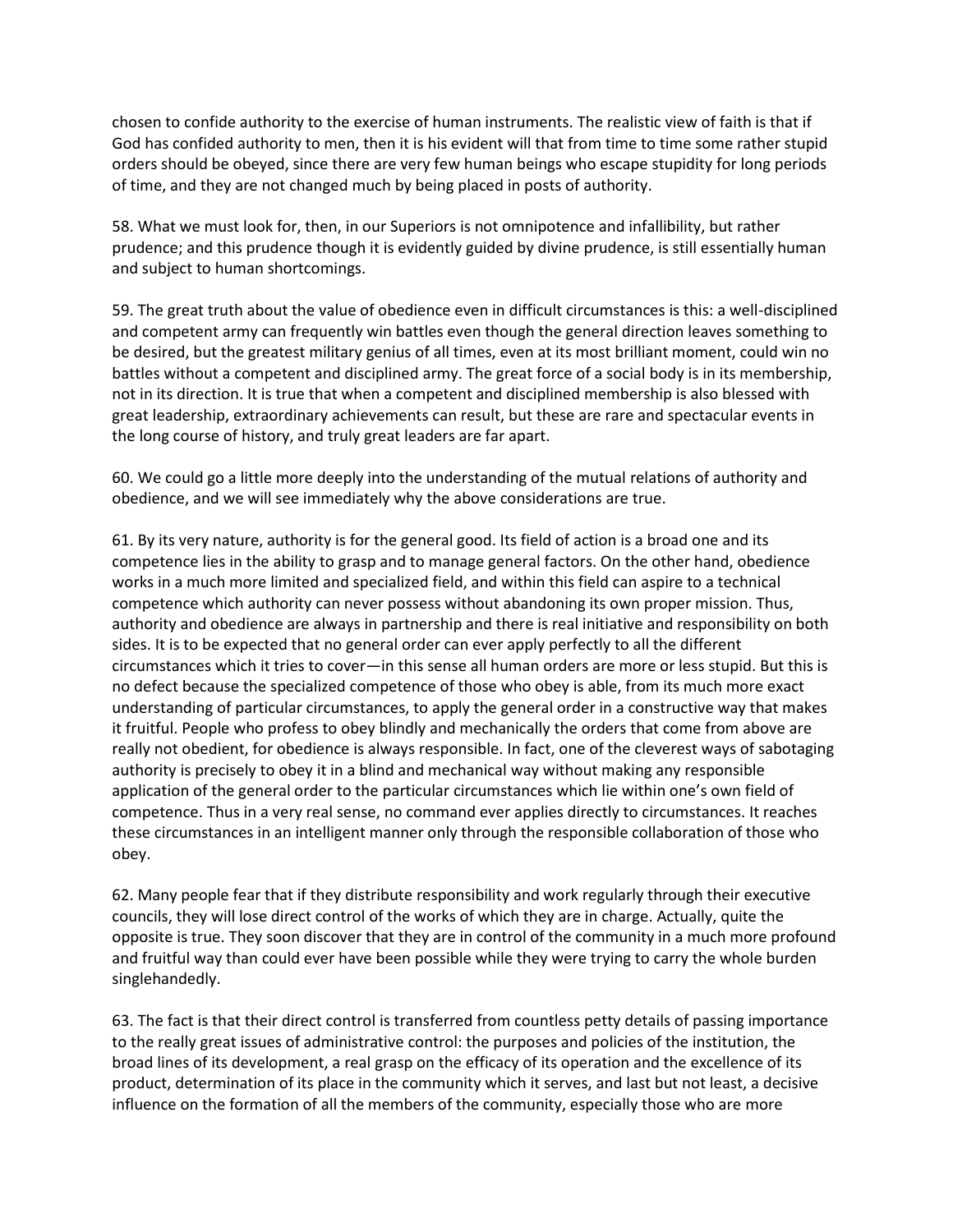capable. All these things which are of supreme importance are very easily lost sight of or left to chance or routine if the Director attempts to spread his attention immediately over the whole operation of his institution; yet it is precisely these important things which make up the very meaning of "direction" in its profoundest sense.

64. We might well consider for a moment the role of the Director as a former of men. The very complaints which we hear on all sides about lack of preparation for the exercise of authority are proof that our present methods of administration are not truly formative.

65. It should be immediately evident that an administration such as has been described in these pages would have a very great formative role on all the members of the Council, and through this formation of the principal officers of the community, a further formative role on all those who work under these chief officers. Moreover, the Director will have abundant time for arranging a really serious program of personal direction to complement the influence of the actual exercise of authority. This direction, closely linked to the function which each member exercises in the community and aimed at increasing his understanding and responsibility for his mission, will be much more effective than the more general and casual interviews which are at present the rule when the Director can find time for them.

66. The Director's greatest service to his collaborators in the community is to bring them to a consciousness of their own latent powers. The French philosopher, Lavelle, has well said that "The greatest good that we can do to others is not to communicate to them our own riches, but to lead them to discover their own." It is the business of the Director to awaken and to direct the energies of his collaborators in the common task.

67. To awaken a true collaboration in others is a much more difficult task than simply to give them orders; it always takes longer to lead one's collaborators to discover responsible solutions and work them out together than it does to impose an easy solution from on top. But it is much more fruitful to carry our responsibilities with our collaborators than to carry these same responsibilities for them, and the Director must always resist the temptation that he will get things done quicker and better if he does them himself.

68. It is true enough that a "strong" and authoritarian leader can produce external results that are sometimes surprising. What is not seen so readily is that he leaves in his wake a number of subordinates who have given up all idea of exercising a responsibility has been denied them.

69. Cardinal Suenens in his remarkable book *L'Eglise en état de mission* has a paragraph which expresses all this very well. "Of course, control is indispensable. Yet to control does not mean to restrain but rather to stimulate, to channel, to encourage. To control does not mean to substitute oneself for others; on the contrary, it is the art of not doing things oneself but of getting others to do them; of not eclipsing or extinguishing, but rather vivifying and enlarging the action of others. In order to have success in a common work, it is necessary that each one feel engaged, responsible, fully active, and giving a willing cooperation to the common task."

70. Such an administration as has been outlined above will accomplish these ends at the same time that it brings to the direction of the work itself the accumulated wisdom and skill of the whole community rather than the resources of a single man. A Director who can look back on such achievements will certainly feel that he has been more in control of his work than one who has frantically tried to carry the whole burden of an institution himself with his own limited resources.